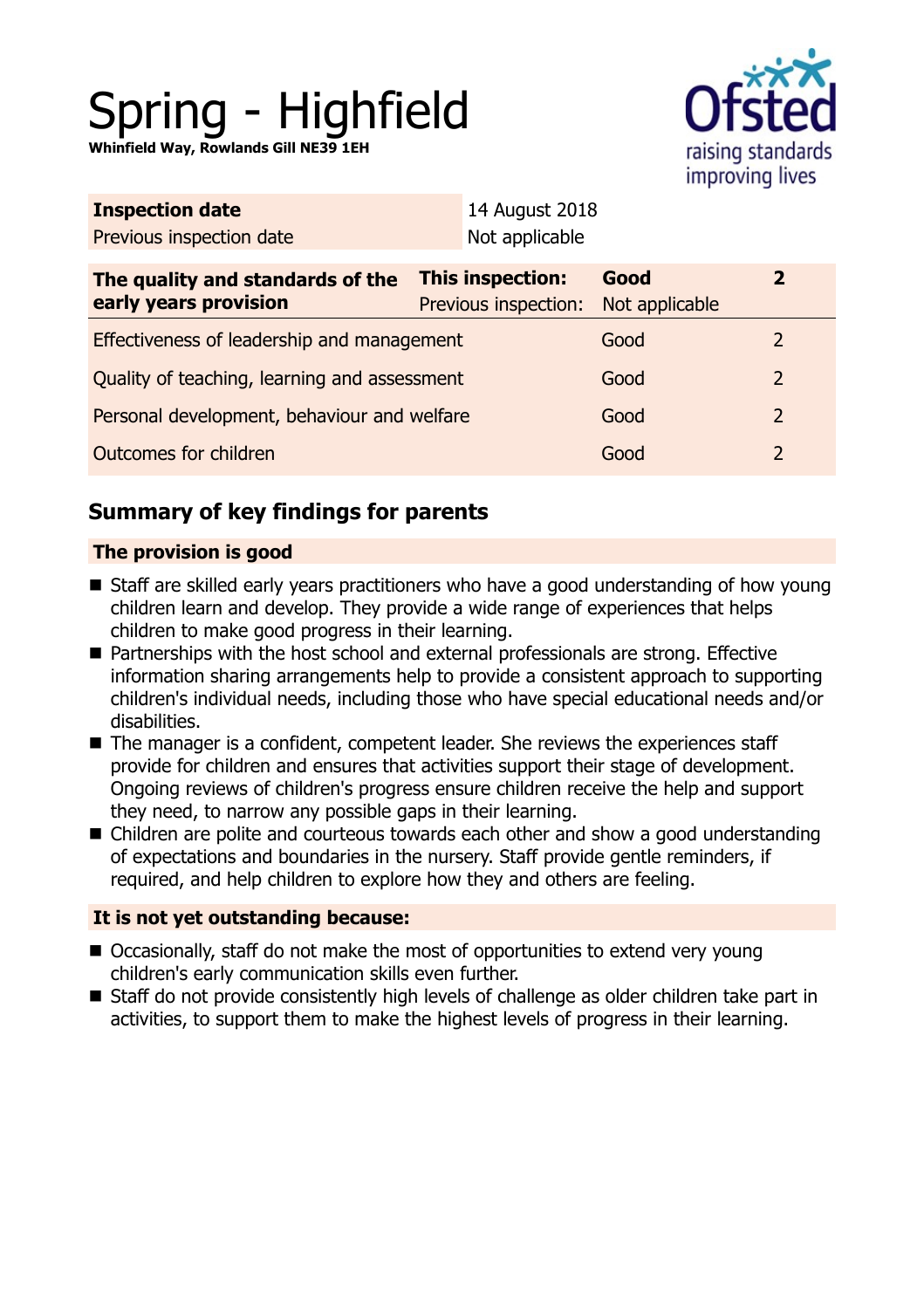# **What the setting needs to do to improve further**

## **To further improve the quality of the early years provision the provider should:**

- $\blacksquare$  provide even more opportunities for the youngest children to extend their early communication skills further
- **n** provide consistently high levels of challenge during activities to help older children make the best possible progress in their learning.

## **Inspection activities**

- $\blacksquare$  The inspector observed the quality of teaching during activities indoors and outdoors, and assessed the impact this has on children's learning.
- $\blacksquare$  The inspector spoke with staff, children and parents during the inspection.
- $\blacksquare$  The inspector completed a joint observation with the nursery manager.
- $\blacksquare$  The inspector held a meeting with the nursery manager. She looked at relevant documentation and evidence of the suitability of staff working in the nursery.

## **Inspector**

Nicola Jones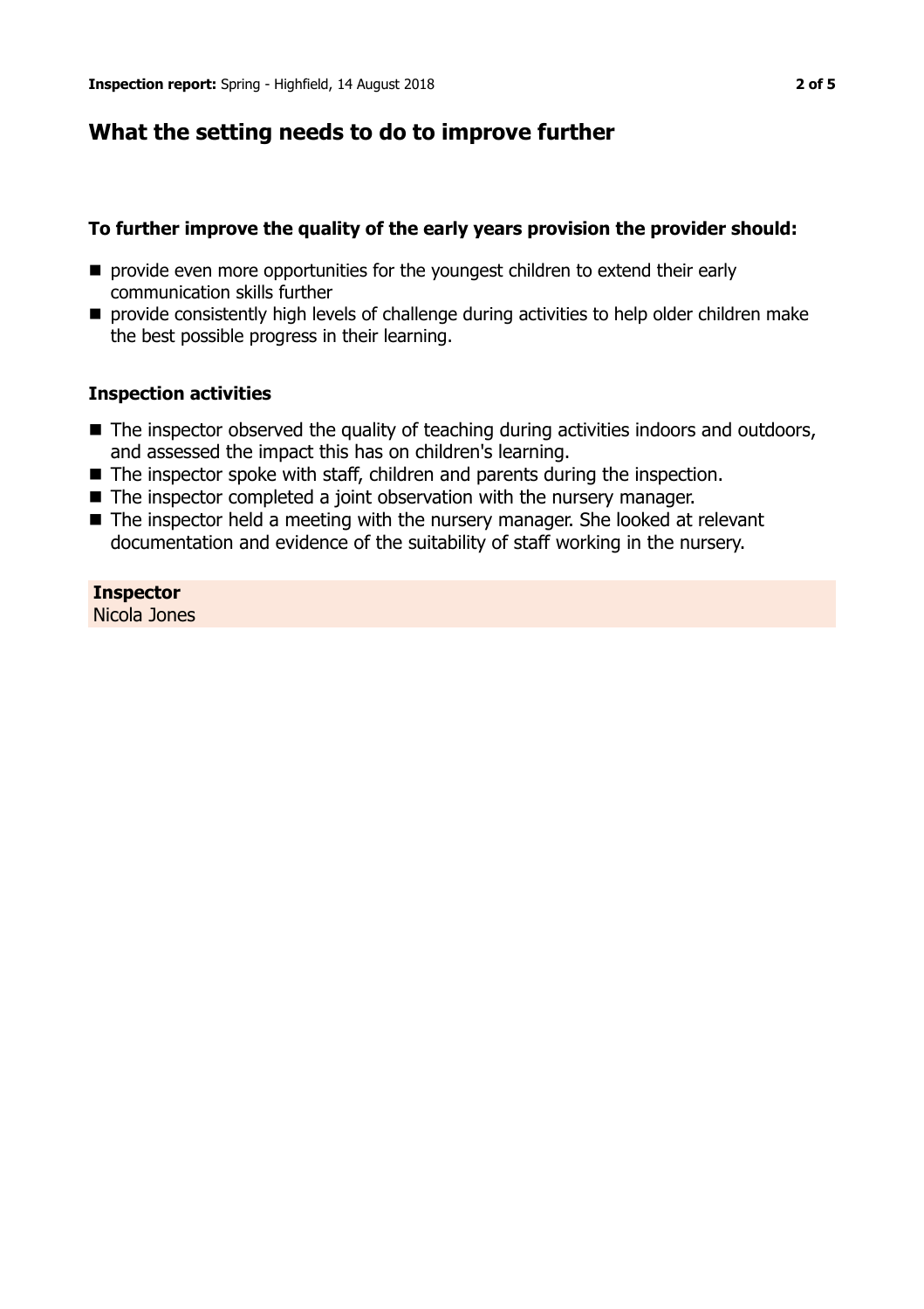# **Inspection findings**

## **Effectiveness of leadership and management is good**

Safeguarding is effective. There is a comprehensive understanding of how to keep children safe and protected in the nursery. The manager and all staff know how to act and who to contact should they have any concerns about a child in their care. Support for staff, including apprentices, is good. Effective induction and supervision arrangements ensure staff benefit from ongoing coaching and training, to help improve most aspects of their teaching. Partnerships with parents are strong. They speak highly of the quality of care and learning experiences staff provide for their children. The manager provides a wide variety of ways for parents to share their views on the nursery. She uses this information well to drive forward improvements and to help evaluate practice. The manager is keen to develop these partnerships even further and plans to introduce events, such as parents' evenings, throughout the year.

#### **Quality of teaching, learning and assessment is good**

Staff provide good opportunities for very young children to investigate and explore. For example, they place baskets of interesting and stimulating resources, such as shiny paper and unusual wooden objects, on the floor. Children show great interest and pick them up with their hands, showing curiosity in their texture. Staff support older children's early reading skills very well. For instance, they read stories to them using puppets and soft toys. Children engage well and join in with key words and phrases. Parents are delighted with the progress their children make. They say staff keep them regularly updated and share documents, such as children's learning journals, to support continued learning at home.

#### **Personal development, behaviour and welfare are good**

Children are happy and have fun at this welcoming, friendly nursery. They are confident, motivated learners who enjoy the wide range of interesting, stimulating activities staff provide for them. For example, older children actively engage in making their own view finders using coloured cellophane. They concentrate and sustain attention until their work is complete, and show this to staff and visitors in their room. Staff support children's emotional and physical needs very well. They recognise when very young children are tired and need to rest, and place them into cots to go to sleep.

#### **Outcomes for children are good**

Children make good progress in their learning. Younger children explore their environment with interest, crawling over and through equipment, such as soft-play blocks. Older children develop early literacy skills that support their readiness for school. They hold pencils using the correct grip and make circular patterns on pictures they create. Children listen with interest and show increasing levels of concentration when staff read stories to them. They make comments and ask questions, demonstrating their comprehension of the text.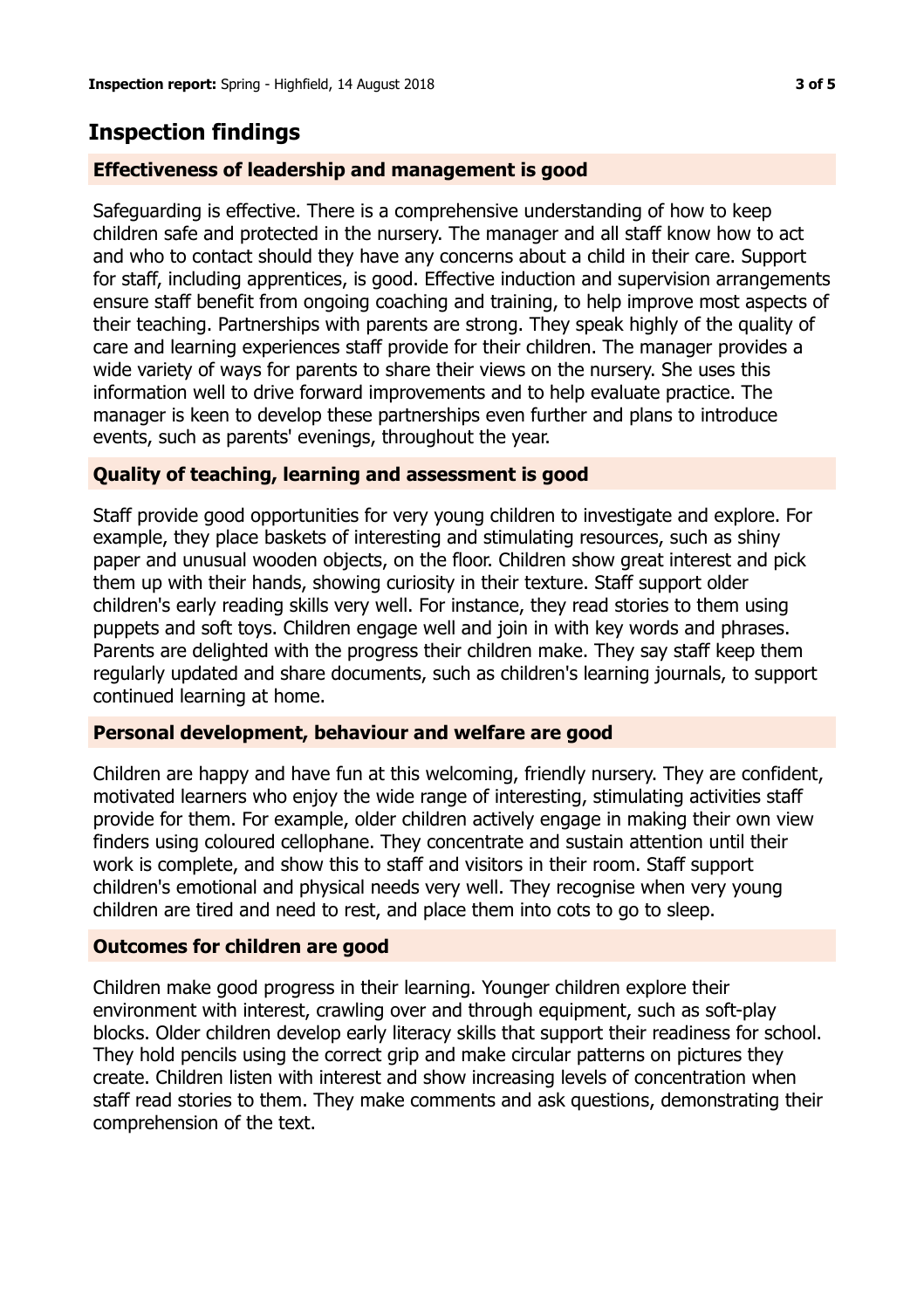## **Setting details**

| Unique reference number                             | EY539476                                                                             |  |
|-----------------------------------------------------|--------------------------------------------------------------------------------------|--|
| <b>Local authority</b>                              | Gateshead                                                                            |  |
| <b>Inspection number</b>                            | 10059582                                                                             |  |
| <b>Type of provision</b>                            | Full day care                                                                        |  |
| <b>Registers</b>                                    | Early Years Register, Compulsory Childcare<br>Register, Voluntary Childcare Register |  |
| Day care type                                       | Childcare on non-domestic premises                                                   |  |
| Age range of children                               | $0 - 4$                                                                              |  |
| <b>Total number of places</b>                       | 36                                                                                   |  |
| Number of children on roll                          | 64                                                                                   |  |
| <b>Name of registered person</b>                    | Action For Children Developments Ltd                                                 |  |
| <b>Registered person unique</b><br>reference number | RP539433                                                                             |  |
| Date of previous inspection                         | Not applicable                                                                       |  |
| <b>Telephone number</b>                             | 01207 545604                                                                         |  |

Spring - Highfield registered in 2016. The nursery employs 10 members of childcare staff. All staff hold appropriate early years qualifications at level 3 or higher. The nursery opens from Monday to Friday all year round. Sessions are from 7.30am until 6pm. The nursery provides funded early education for two-, three- and four-year-old children.

This inspection was carried out by Ofsted under sections 49 and 50 of the Childcare Act 2006 on the quality and standards of provision that is registered on the Early Years Register. The registered person must ensure that this provision complies with the statutory framework for children's learning, development and care, known as the early years foundation stage.

Any complaints about the inspection or the report should be made following the procedures set out in the quidance *Complaints procedure: raising concerns and making* complaints about Ofsted, which is available from Ofsted's website: www.ofsted.gov.uk. If you would like Ofsted to send you a copy of the guidance, please telephone 0300 123 4234, or email [enquiries@ofsted.gov.uk.](mailto:enquiries@ofsted.gov.uk)